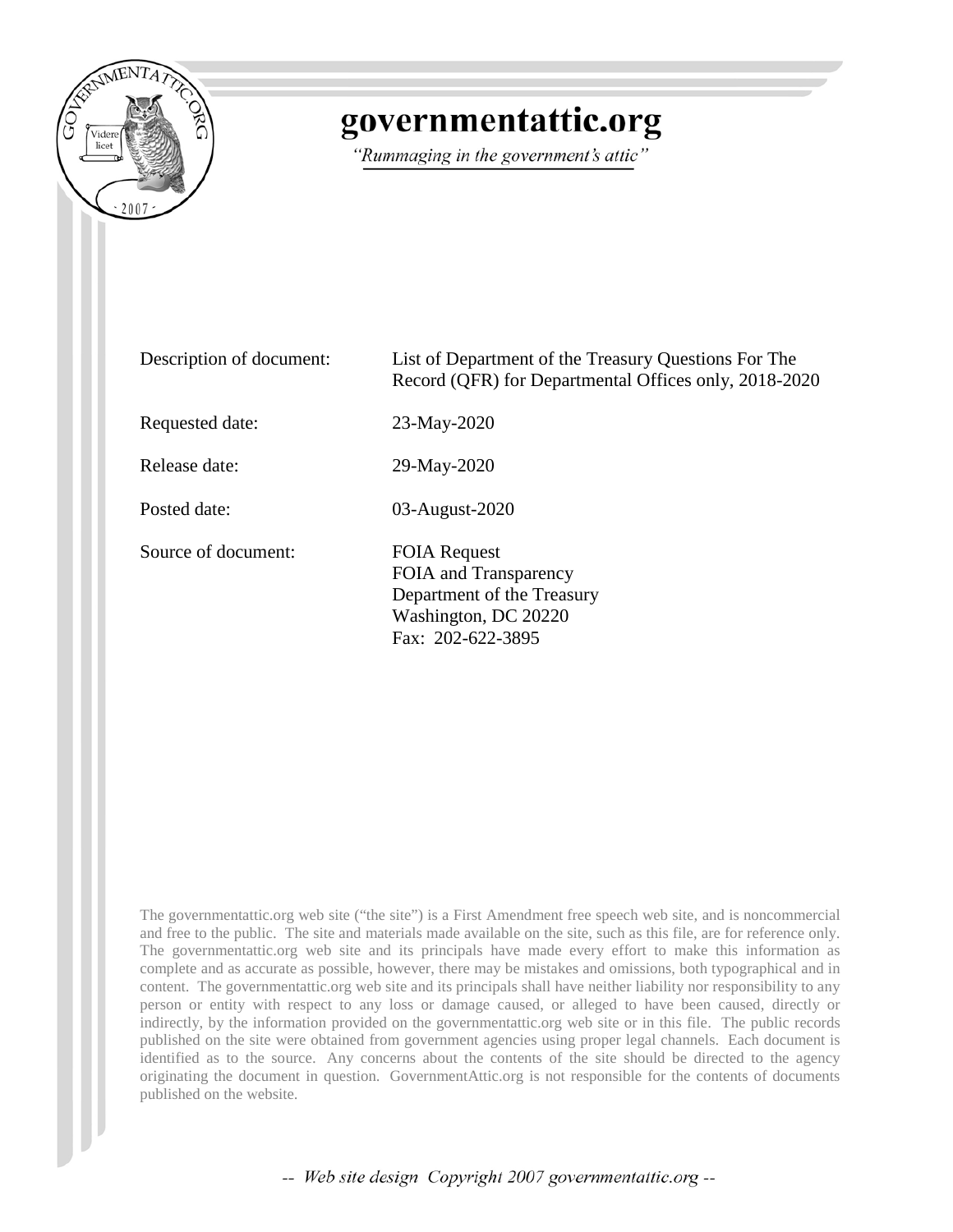

## **DEPARTMENT OF THE TREASURY WASHINGTON, D.C.**

May 29, 2020

Re: 2020-05-167

## **SENT VIA EMAIL**

This is the Department of the Treasury's (Treasury) acknowledgement and response to your Freedom of Information Act (FOIA) request submitted to Treasury, dated May 23, 2020. You requested the following:

*"A copy of the Questions For the Record (QFR) and agency QFR responses to Congress*  responding to OFRs during calendar years 2017, 2018, 2019 and 2020 to date, for the Department *of the Treasury. These records are likely found in the Treasury Department office that handles legislative affairs/congressional relations.* "

Enclosed is a list of QFRs. The list only includes records for Departmental Offices. If you are interested in QFRs with regards to other Treasury Bureaus, you may submit a request directly to the specific Treasury Bureau. You may find Bureau contact information on our website: https://home.treasury.gov/footer/freedom-of-information-act

There are no fees assessed at this time since allowable charges fell below \$25.

We invite you to choose the record(s) you are interested in from the enclosed list. If we do not receive a response within 30 working days, we will administratively close your request.

If you would like to discuss this response you may contact the FOIA Public Liaison for assistance via email at FOIAPL@treasury.gov, or via phone at (202) 622-8098.

A FOIA Public Liaison is a supervisory official to whom FOIA requesters can raise questions or concerns about the agency's FOIA process. FOIA Public Liaisons can explain agency records, suggest agency offices that may have responsive records, provide an estimated date of completion, and discuss how to reformulate and/or reduce the scope of requests in order to minimize fees and expedite processing time.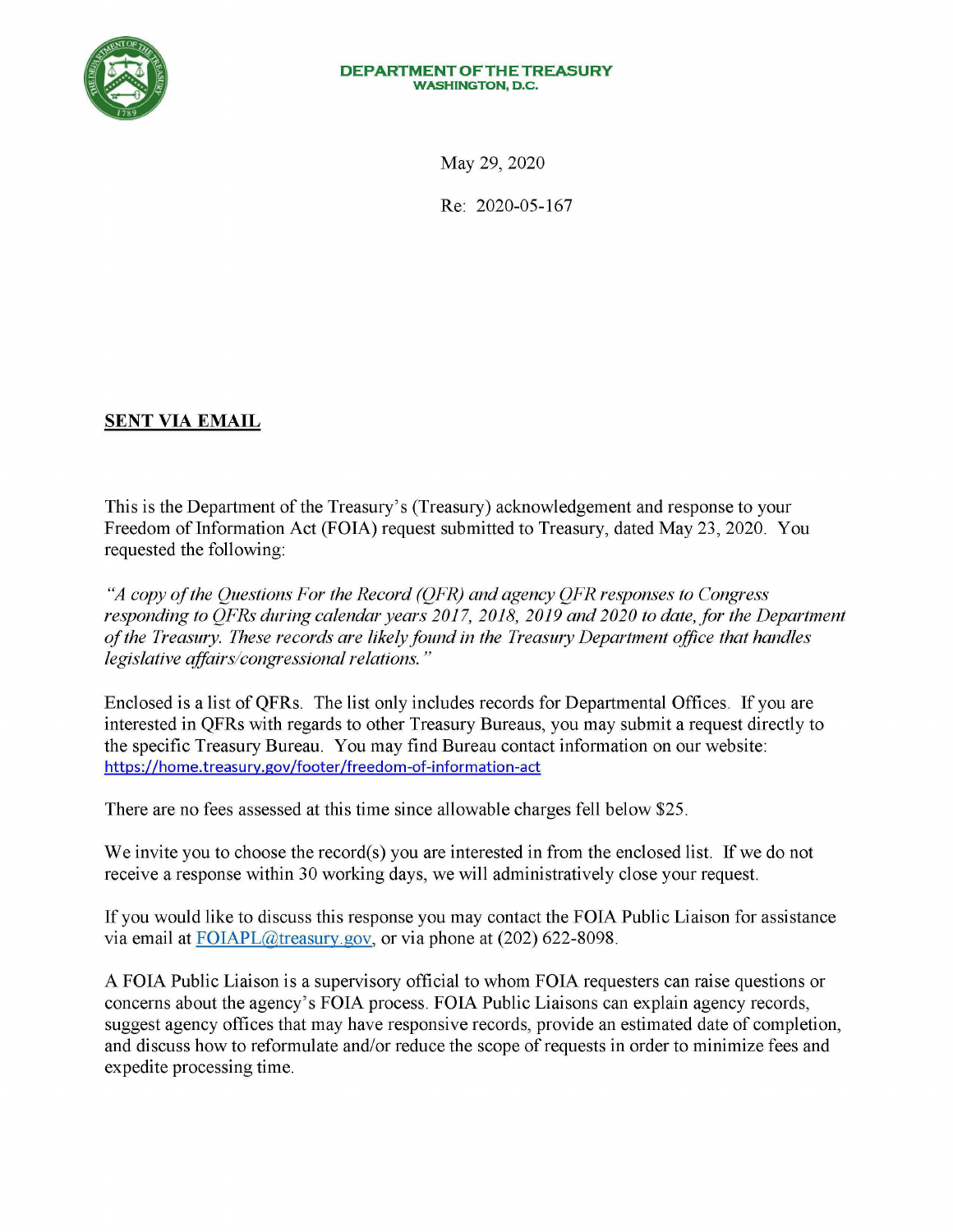If you are unable to resolve your FOIA dispute through our FOIA Public Liaison, the Office of Government Information Services (OGIS) also mediates disputes between FOIA requesters and federal agencies as a non-exclusive alternative to litigation. If you wish to contact OGIS, you may contact the agency directly at the following address, emails, fax or telephone numbers:

> Office of Government Information Services National Archives and Records Administration 8601 Adelphi Road- OGIS College Park, MD 20740-6001 Email: ogis@nara.gov Telephone: 202-741-5770 Toll free: 1-877-684-6448 Fax: 202-741-5769

You may reach me via telephone at 202-622-0930, extension 2; or via email at FOIA@treasury.gov with regards to the processing of your request within DO. Please reference the FOIA number on the first page of this letter when contacting our office about this request.

Sincerely,

Michelle Henshaw, o=Privacy, Ti<br>
entail Finichelle Henshaw, Engrancy, Transparency,<br>
Date: 2020.05.29 14:30:31 -04'00'

Digitally signed by Michelle Henshaw<br>DN: cn=Michelle Henshaw, o=Privacy, Transparency and email=michelle.henshaw@treasury.gov, c=US Date: 2020.05.29 14:30:31 -04'00'

Michelle Henshaw FOIA Case Manager, FOIA and Transparency Privacy, Transparency, and Records

Enclosure